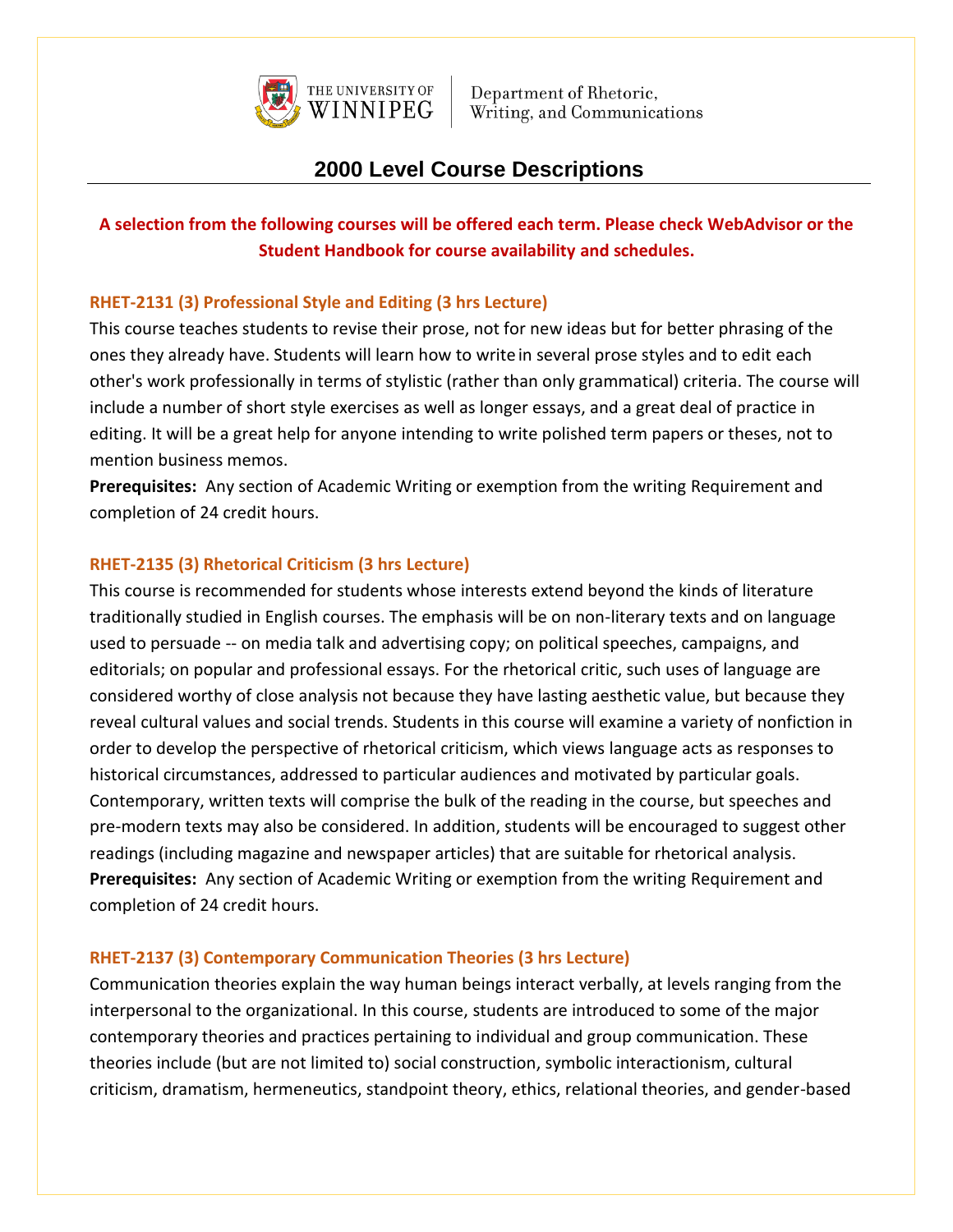

# **2000 Level Course Descriptions**

approaches. Readings are drawn from contemporary North American and European theorists. A variety of written and oral assignments invite students to apply their understanding of these theories to practical, even everyday communicative situations.

**Prerequisites:** Any section of Academic Writing or exemption from the writing Requirement and completion of 24 credit hours.

### **RHET-2141 (3) Representations of Indigeneity (3 hrs Lecture)**

This course investigates the representation of Indigenous peoples in contemporary and historical forms of public communication such as text books, scholarship, government documents, internet, television, news media and public awareness campaigns, and how these representations contribute to perpetuating, challenging, or dispelling racist stereotypes and colonization practices.

There is an emphasis on writing by emerging and established Indigenous writers and scholars on themed topics such as business and economics, history, politics, art, social movements, environment, and education.

Students taking a Major in Rhetoric and Communications must complete Academic Writing before taking this course. Restrictions: Students may not hold credit for this course and GRHET-2141 (3) Representations of Indigeneity

**Prerequisites:** Any section of Academic Writing or exemption from the Writing Requirement; Completion of 24 credit hours.

### **RHET-2142 (3) Rhetoric of Animality (3 hrs Lecture)**

This course examines what has come to be known in the humanities as "the question of the animal". It considershow moral discourse in the West has failed to grapple with the physical and metaphysical presence of non-human animals. Students examine how the moral status of animals has been theorized in Western thought. Students interrogate the different tropes used to uphold the humananimal distinction, including the idea that speech, communication, and reason confer a special status upon humanity. Students engage a wide range of writings addressing "the question of the animal". Students taking a Major in Rhetoric and Communications must complete Academic Writing before taking this course.

**Prerequisites:** Any section of Academic Writing or exemption from the Writing Requirement; Completion of 24 credit hours.

### **RHET-2143 (3) Rhetoric of Medicine (3 hrs Lecture)**

Medicine is one of the oldest and most respected professions. Given its centrality in our lives, it is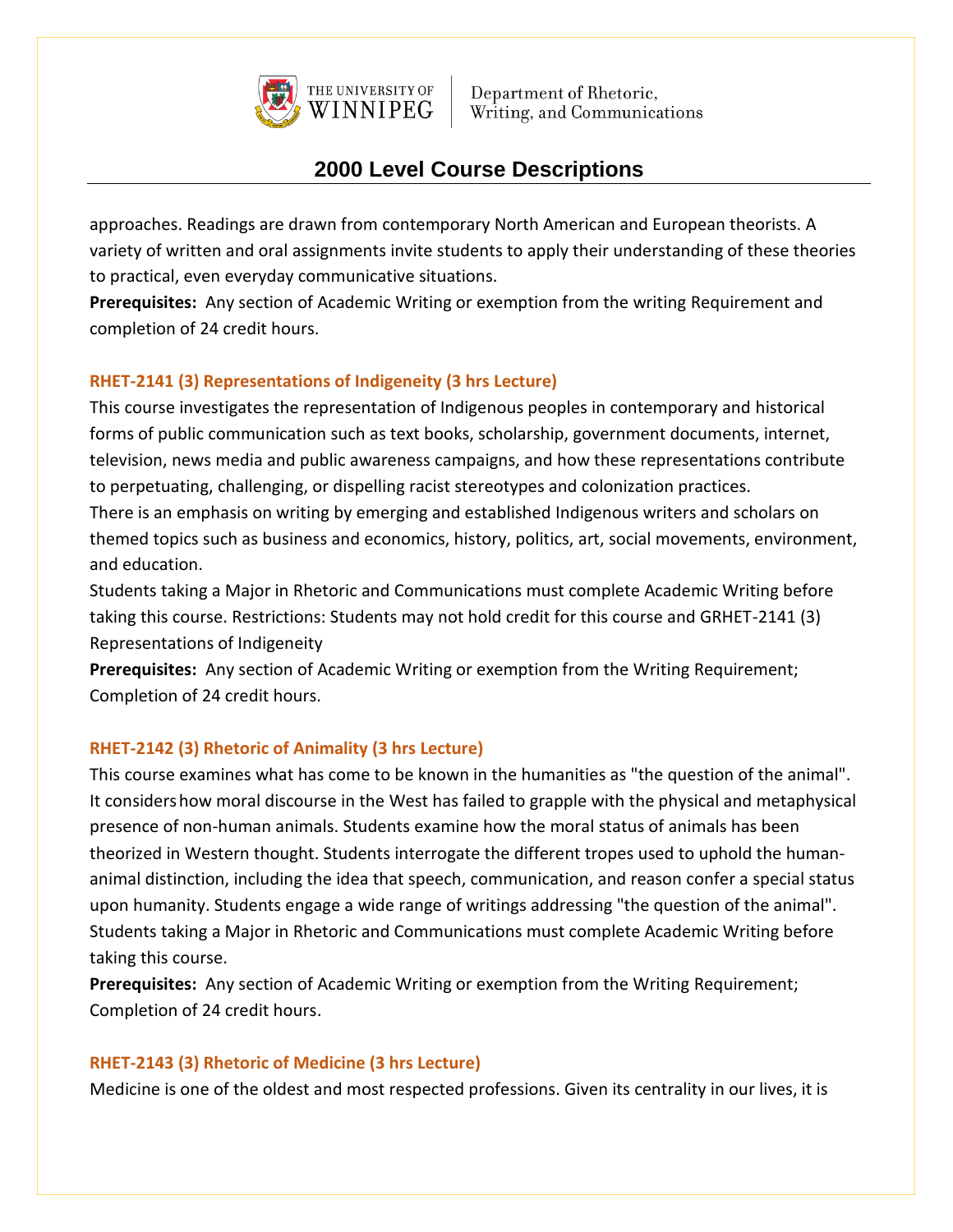

### **2000 Level Course Descriptions**

crucial that medicine be taken seriously by the humanities. What, then, does rhetoric have to say about medicine? How can we use rhetoric to investigate the history, practice, and culture of medicine? What insights can rhetoric offer about medical discourse? This course explores the role of language, performance, ethics, and power in medicine. The aim is to cultivate a crucial humanistic perspective on medicine and to understand its place in the modern social imaginary. Students taking a Major in Rhetoric and Communications must complete Academic Writing before taking this course. **Prerequisites:** Any section of Academic Writing or exemption from the Writing Requirement; Completion of 24 credit hours.

### **RHET-2145 (3) Theories and Practices of Oral Communication (3 hrs Lecture)**

The goals of this course are threefold: to improve students' presentation skills in both design and delivery, to develop their critical analysis of presentations, and to extend their scholarly understanding of rhetoric and oratory. This course covers such topics as presentation structure, paralinguistic communication, the use of technology, charisma, gender and delivery, and rhetorical strategies of identification.

Course work is evenly distributed between praxis-centred performance and scholarly reading and analysis, with assignments including both spoken presentations and theory-based research work. **Prerequisites:** Any section of Academic Writing or exemption from the Writing Requirement; Completion of 24 credit hours.

### **RHET-2160 Digital Storytelling and Participatory Media (3 hrs Lecture)**

Digital technology has changed writing, and yet the script is still the essence of a story. In this course we will talk about how digital storytelling has changed or preserved how we tell a story. This course will introduce students to digital story composition including personal autobiography and biography. Students will have the opportunity to incorporate storytelling fundamentals in a digital form, as well as participate in critiquing digital stories. The outcomes of this course are: 1. to learn about digital storytelling theory, 2. to analyze (text/online) examples, and 3. to produce/create digital stories for a specific audience and platform.

**Experimental Course:** This course is offered on a trial basis to gauge interest in the topic. Students who successfully complete this course receive credit as indicated.

### **RHET-2246 (3) Revolutions in Communication (3 hrs Lecture)**

This course provides students with an historical overview of communication, focusing particularly on those periods in which human relations were dramatically influenced by a shift from one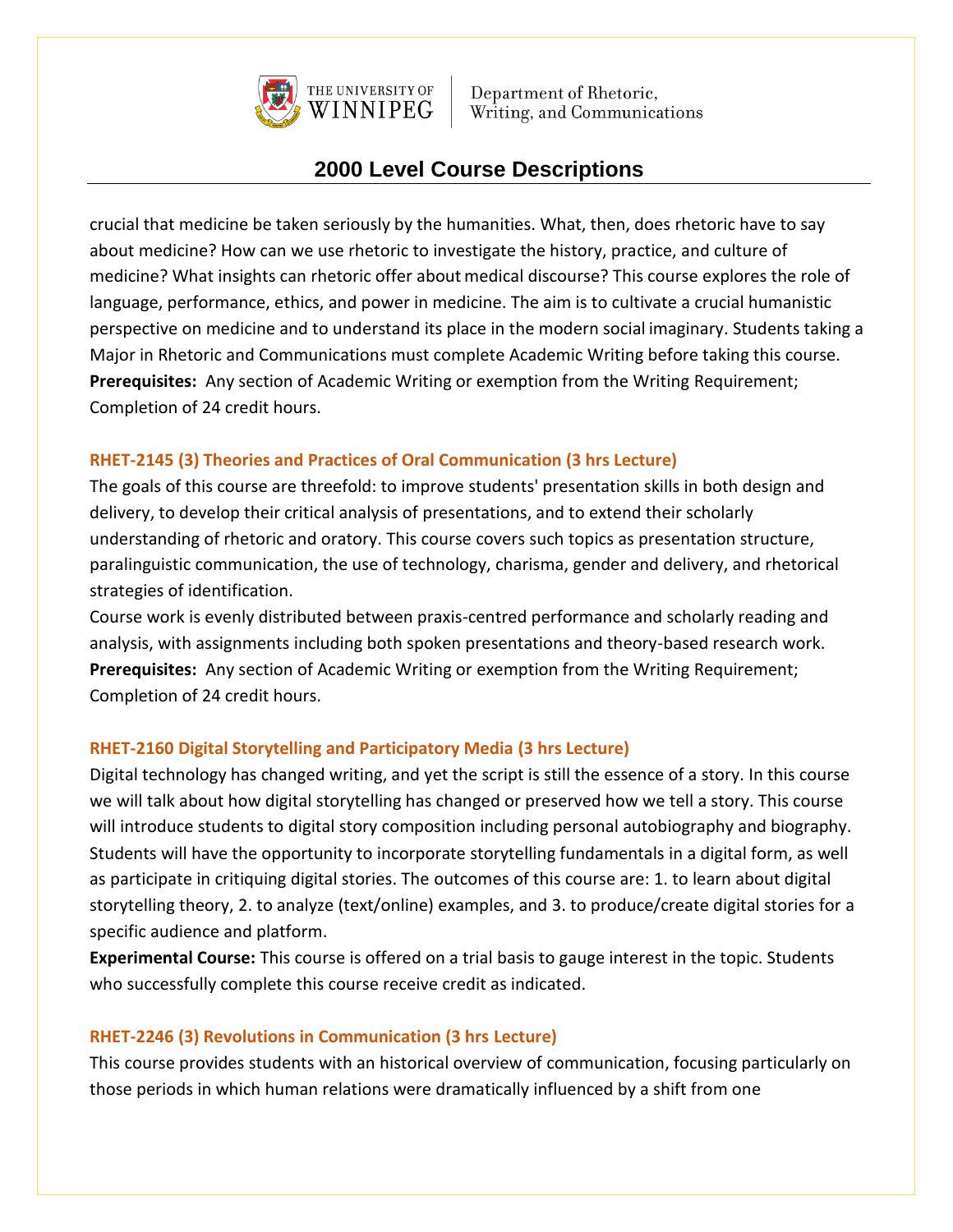

### **2000 Level Course Descriptions**

communicative medium to another. After briefly considering the early use of pictorial symbols, the emergence of language, and thedevelopment of writing, the course examines some of the profound social changes effected in the western world by the fifteenth century invention of the printing press. Finally, we focus on the revolutionary impact of twentieth century communicative technologies: radio, telephone and then the computer and the Internet, the effects of which are so wide-ranging that we have only begun to assess them.

**Prerequisites:** Any section of Academic Writing or exemption from the Writing Requirement; Completion of 24 credit hours.

#### **RHET-2250 (3) Communications and Popular Culture (3 hrs Lecture)**

This course provides students with the historical, social-political, and cultural contexts for studying contemporary rhetoric and communications. Students look at changing rhetorics of taste, from the nineteenth to the twentieth century, as new media made art and culture more accessible to the public. Students examine how new processes of mediated distribution of art, and the rise of modern capitalism, changed the discursive strategies for writing about popular culture. Course topics include the rise of photography and the technological reproducibility of images; mass media and the culture industry; technology and globalization; and augmented reality and video games.

**Prerequisites:** Any section of Academic Writing or exemption from the Writing Requirement; Completion of 24 credit hours.

#### **RHET-2350 (3) Writing in Digital Spaces (3 hrs Lecture)**

This course is designed as an introduction to reading and writing digital texts. Just as electronic devices have become the tools of choice for composition, so networks have become a medium of choice for publication. Students learn the effects of the following contexts on writing: real-time, synchronous communication; anytime asynchronous communication; and emerging online genres (such as social media and blogs). Emphasis is on reader awareness in evaluating the credibility of material in the online environment, developing and evaluating an online ethos, and webpage production that balances audience awareness, online conventions, and visual design.

**Note:** You cannot receive credit for this course if you have credit for it under its former title, Reading and Writing Online.

**Prerequisites:** Any section of Academic Writing or exemption from the Writing Requirement; Completion of 24 credit hours.